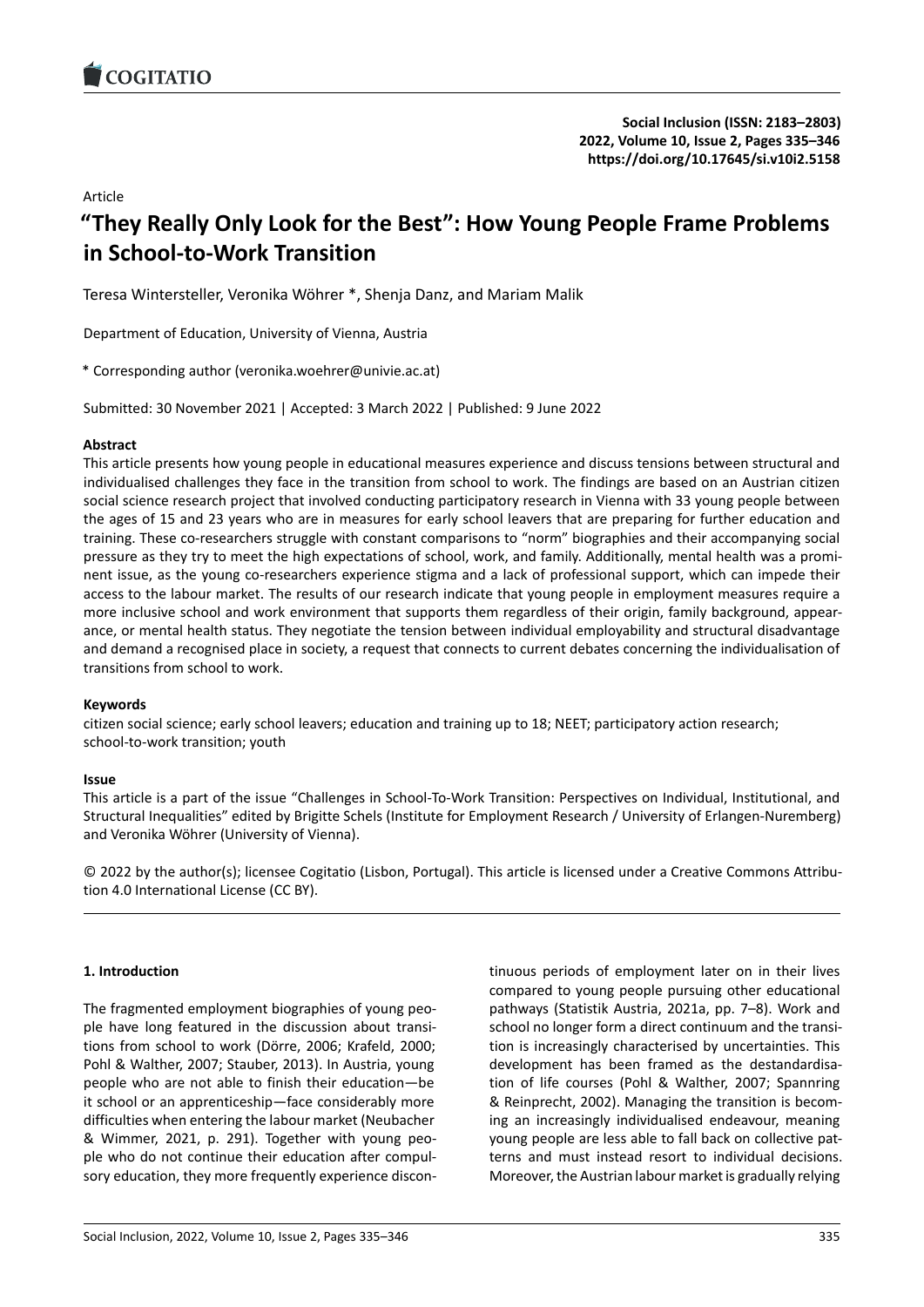on a flexible workforce. Although this development is [lower than in other](https://www.cogitatiopress.com) European countries, an increase in solo self-employment and temporary contracts can also be observed in Austria (Fritsch et al., 2019, pp. 334–350). The high proportion of women in part‐time employment (Fritsch et al., 2019, p. 344) and the increase in subcon‐ tracted employment (Riesenfelder et al., 2018) can also be attributed to the trend towards flexibilisation.

While the destandardisation of life courses creates opportunities for some young people, many face height‐ ened risks of social exclusion (Kovacheva & Pohl, 2007; Stauber, 2013), which the European Knowledge Centre for Youth Policy (n.d.) defines as:

[The] processes that prevent individuals, groups or communities from accessing the rights, opportunities and resources that are normally available to mem‐ bers of society….The list of young people at risk of social exclusion can be extended almost ad infinitum and it includes young people with disabilities, eth‐ nic, sexual and religious minorities, homeless youth or young offenders etc.

During transitional periods, young people are especially vulnerable to social exclusion, as their lack of work or con‐ tinuous education creates economically precarious situ‐ ations and, therefore, issues like poor access to health services and safe housing (Alston & Kent, 2009, p. 93; Webster et al., 2004, p. 3).

The debate about transitions pays special atten‐ tion to those who do not manage a seamless tran‐ sition from school and vocational training to work. At both the European level, within in the context of the Youth Guarantee, and the Austrian national level through the 2016 *Ausbildungspflichtgesetz* (Compulsory Education or Training Act), NEETs (young people not in education, employment, or training), and ESLs (early school leavers) have been a recent focus of sociopolitical efforts. Incomplete education can have detrimental consequences for individuals, including higher risks of job loss, longer periods of unemployment, and the greater associated potential for social exclusion (Bacher et al., 2014). Educational and employment measures are therefore continually being expanded to increase young people's chances and to minimise these risks. While such measures were initially seen as a temporary necessity, they have been continually developed (at least in Germany and Austria) since the 1980s (Oehme, 2020).

When discussing employment measures for young people, there is a prominent relationship between indi‐ vidualised and structural causes and responsibilities of early school leaving. The literature frequently asserts that failed transitions from school to work are ascribed to individuals without considering sociopolitical structures and the related unequal distribution of resources. Pohl and Walther (2007, p. 534) analyse activation policies in the EU and argue that because they "rely largely on over‐simplistic assumptions about young people's moti‐ vations for taking an active role in their transitions, they contribute to the individualisation of structural prob‐ lems." Individualising the causes of youth unemploy‐ ment attributes the main source of failure to a lack of motivation, ethics, and values (Berthet & Simon, 2017; Otto et al., 2017, p. 4). This depicts young people as not being willing or suitable enough to take up employ‐ ment, which results in measures aimed to enhance their employability (Pohl & Walther, 2007). Besides affecting the individual, this approach also affects their fam‐ ilies. As Oehme (2020, p. 130) argues, measures that are intended to compensate for ascribed individual prob‐ lems promote the exclusion and stigmatisation of young people's living environments, such as their families or peer groups, since these are classified as being respon‐ sible for a lack of orientation towards or competencies for the labour market.

This article investigates how young people experi‐ ence this tension between the individualisation of prob‐ lems and structural inequalities. In our research project, CoAct (Co‐Designing Citizen Social Science for Collective Action), we work with the concept of citizen social science (CSS) that was inspired by participatory action research (PAR). This means that we collaborate with young people as co-researchers to learn how they analyse their position in employment measures. We jointly examined obstacles and challenges in the search for edu‐ cation and a career path. The young co-researchers have frequently addressed two particular factors in this line of research: (a) the demands and expectations placed on them by trainers, families, and the labour market while they are experiencing structural barriers that are framed as individual deficits; (b) psychological problems as exclu‐ sionary in the field of work and education. Although the research project took place during the Covid‐19 pan‐ demic, the article does not focus on the issues raised by young co-researchers regarding the restrictions and effects this had on their lifeworld.

In line with participatory research, we started with the idea that persons affected by a problematic situation have a specific, often‐ignored perspective on this situation. Linking personal experiences with social science research methods potentially enables these usually excluded perspectives to be included in scientific knowledge as well as in sociopolitical action. In her research on precarity, Dörre (2006) emphasises the importance of tracing how certain conditions are subjectively processed, e.g., how people address uncertain job opportunities or discrimination in the job market. We furthermore follow Evans's (2007, p. 92) concept of "bounded agency" that grasps how the past and the imag‐ ined future of individuals, as well as their "subjective perceptions of the structures they have to negotiate," influence their agency. From this perspective, individuals are neither overdetermined by sociopolitical structures, nor are their actions only a result of their indi‐ vidual behaviour. This understanding of agency is use‐ ful in participatory research that is equally concerned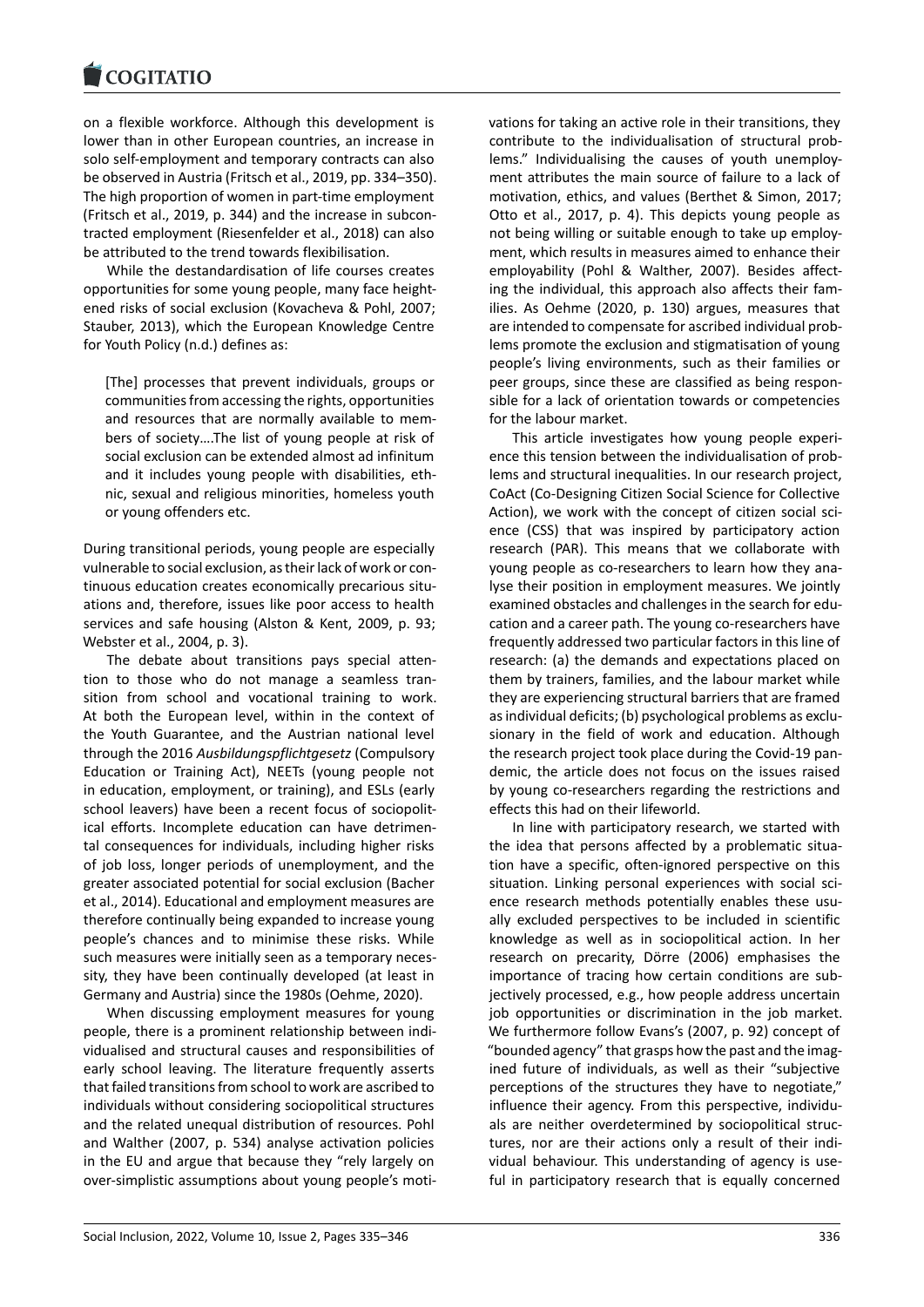### **COMMITMENT**

with personal experiences and structural conditions of [social exclusion.](https://www.cogitatiopress.com)

# **2. Context**

The general structure and organisation of training mea‐ sures for young people—especially for those not in the regular educational system—constitute our research context. In 2016, Austria introduced a new law called the *Ausbildungspflichtgesetz* (Compulsory Education or Training Act), which made attending school, vocational training, or a preparatory measure mandatory up until the age of 18. Since 2017, the number and formats of existing training initiatives have expanded alongside the establishment of corresponding administrative bodies. The new structure is called *Ausbildung bis 18* (Education and Training up to 18, later shortened E&T up to 18). At the end of compulsory schooling (at the age of 15), stu‐ dents who are at risk of discontinuing their education are invited to "youth coaching" sessions where social work‐ ers help them define and plan their future education or training goals. Those who struggle to find an appren‐ ticeship or do not want (or are unable or not allowed) to attend school participate in preparatory courses and training. These courses are designed to develop social and technical skills and prepare young people for work‐ ing environments.

Despite its objectives to involve all young people in preparatory measures or formal education, some indi‐ viduals fall outside the E&T up to 18 system. Reasons include structural and personal challenges like the lack of apprenticeship placements, a selective school system, family problems, little educational support from families and friends, other responsibilities, or health problems (Bacher et al., 2014; Steiner et al., 2019). This is espe‐ cially true for young people experiencing multifaceted problems, who often quit measures they perceive as too restrictive or demanding (Steiner et al., 2019).

Different categories define and describe young peo‐ ple who are not within the formal educational system: First, the Anglo-American term "early school leavers" (ESL) refers to those aged 18 to 24 whose highest level of education is ISCED 3c short. This corresponds to a short period of education after lower secondary school, e.g., at a one‐year school (cf. Steiner, 2009). Conversely, Statistik Austria (2021b) uses *Frühe AusBildungsAbbrecherInnen* (early education dropouts, or FABA) to describe those aged 15 and older who have no education beyond com‐ pulsory schooling, are not currently enrolled in formal education or employed, and are not receiving a personal pension, i.e., people who are neither integrated into the formal education system nor the labour market. Likewise, NEET shares similarities with FABA, but concerns people aged 16 to 24 who are neither currently in education or training nor employment (Bacher et al., 2014). This definition, however, does not consider the highest level of educational attainment, making the group more het‐ erogeneous than FABA or ESL. Tamesberger and Bacher (2014) stress that NEET subsumes disadvantaged adoles‐ cents who are involuntarily excluded from educational institutions and the labour market (e.g., due to illness, forced migration, or caregiving duties) with more privi‐ leged individuals who intentionally take time off. Hence, barely half of the adolescents in their sample of young people with NEET status are ESL.

Most of the young people we worked with belonged to the FABA category and failed to complete their school‐ ing or find a vocational training placement. Although Austria has a lower share of early school leavers than the EU average (7.9% and 10.6%, respectively; see Strauss, 2018), an estimated 16,000 young people are candidates to participate in E&T up to 18 measures (Steiner, Pessl, & Karaszek, 2016, p. 79). By contrast, Statistik Austria (2021b) defined 46,902 persons between the ages of 15 and 19 as FABA as of 31 October 2017, not all of whom were in E&T up to 18 measures.

While several quantitative studies on Austria address NEET (e.g., Bacher et al., 2014; Tamesberger & Bacher, 2014) or ESL (e.g., Steiner, 2009, 2014), little academic literature investigates E&T up to 18. Two important exceptions are, first, an extensive report that estimates the benefits of E&T up to 18 on a macroeconomic and societal level and establishes recommendations for several E&T up to 18 subfields (Steiner et al., 2019). However, the report does not evaluate its implementa‐ tion. The authors ultimately determine that E&T up to 18 will yield several benefits from a strong macroeconomic return on investment, as well as improved social justice and more options and support for individual young peo‐ ple. They approve of the methods of prevention, intervention, and compensation in E&T up to 18, but stress there are areas for improvement; for example, strength‐ ening support systems at schools and other training sites (e.g., psychologists, supervision) and intensifying part‐ nerships between different institutions. The second text is more critical, wherein Atzmüller and Knecht (2016) document the neoliberal transformation of labour mar‐ ket activities and policies for young people during their transition from compulsory school to work. The authors analyse ministerial papers and expert interviews with employees of political and administrative institutions, as well as those working directly with young people, and conclude that young people are expected to adapt to a competitive economic environment, while pathol‐ ogising failure, deviation, or refusal ("adolescent mad‐ ness"), or attributing it to dysfunctional, lower‐class families (Atzmüller & Knecht, 2016, p. 130). The shift from *Ausbildungsgarantie* (guarantee of education) to *Ausbildungspflicht* (obligation of education) is an indica‐ tor of this neoliberal transformation.

However, no qualitative or participatory research cur‐ rently addresses young people's perspectives on E&T up to 18. This is why our research project conducts collab‐ orative research with young people who are the target group of this new educational structure.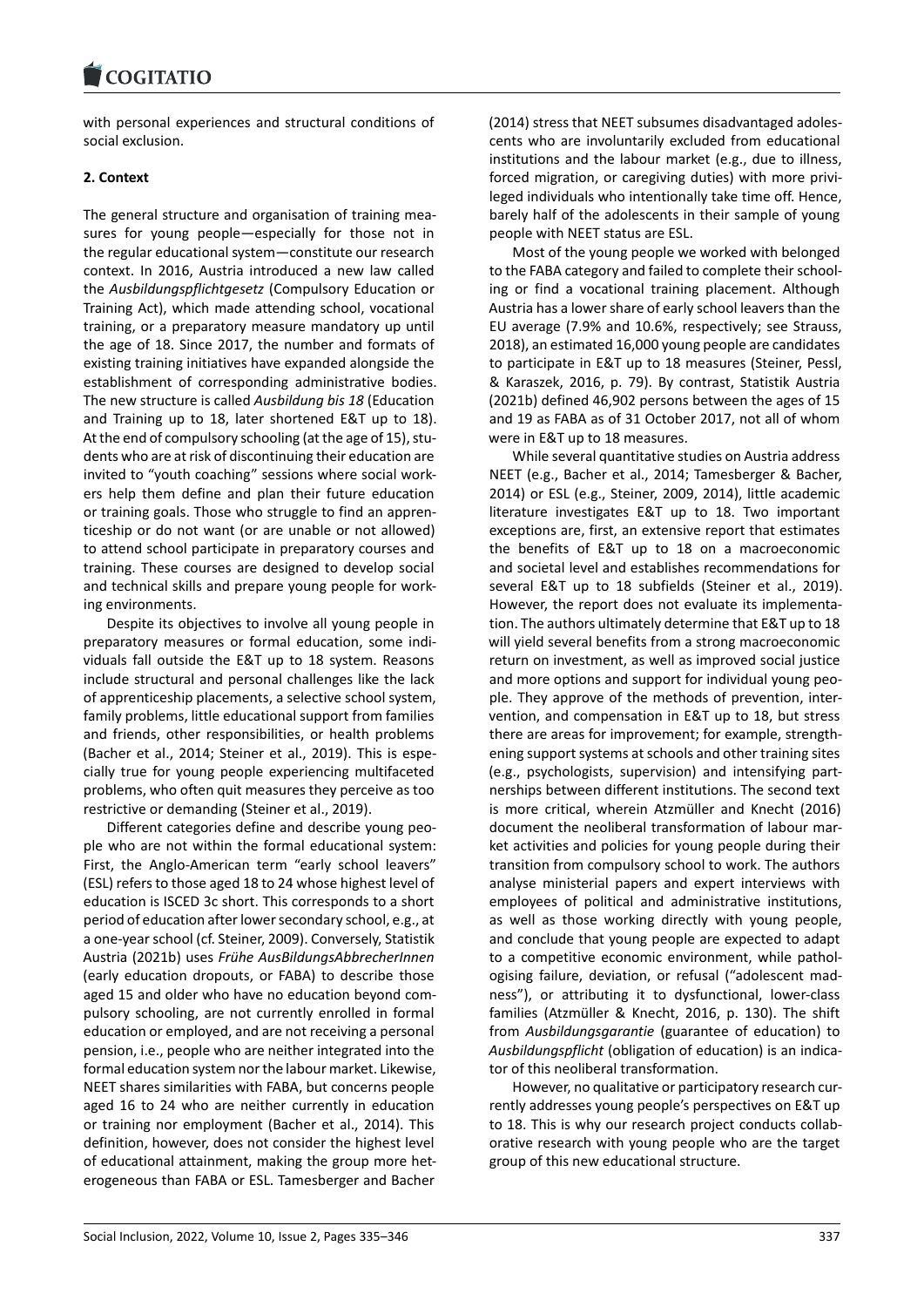## **3. Research Methodology: Citizen Social Science and [Participatory Action](https://www.cogitatiopress.com) Research**

Our project is based on principles of CSS, a relatively new and emerging research approach (Albert et al., 2021; Mayer et al., 2018; Purdam, 2014) with no universal def‐ inition (Albert et al., 2021). Scheller et al. (2020, p. 10) define CSS as "participatory research co‐designed and directly driven by citizen groups sharing a social concern." CSS has its roots in activist and participant‐led research, citizen science, as well as PAR (Albert et al., 2021; Scheller et al., 2020). Our research project draws mainly on PAR, which originated in American and Latin American psychological, sociological, educational, and international devel‐ opment traditions (Fals‐Borda & Rahman, 1991; Whyte, 1991). PAR perceives scientific knowledge as an instru‐ ment of power, which might exclude or even exploit peo‐ ple for the sake of science. It was influenced by Freire (1970/1992), who states that every person can use edu‐ cation and knowledge to develop a critical conscious‐ ness about the world around them and thereby develop a sense of agency in society's political and social fields. PAR strongly values individual lifeworld experiences as a valid basis for researching social issues. In this regard, PAR is deeply committed to using social science research as a means to question power relations and inequality (Kindon et al., 2007). It works in a participatory man‐ ner regarding the research and the practical implementa‐ tion of research outcomes. This means that people who are not trained or professional researchers are engaged as co-researchers and are involved in defining the topic of the research object, the research conceptualisation, data collection, and analysis, as well as disseminating the results and their practical applications into practice (von Unger, 2014). However, participation is a fluid pro‐ cess with varying levels of engagement throughout a research project (Hart, 2007).

Multiple approaches have been developed within PAR, and collaborative research with children and young people is especially relevant to our work (e.g., Cammarota & Fine, 2008; Kellett, 2010). Kellett (2010) asserts that it is advantageous to include children in the research process in an active and co-determining manner because of their unique perspectives that cannot be captured by adults. Whether in peer‐to‐peer research or lifeworld experiences, children and youth bring a distinct stance to a research project. Cammarota and Fine (2008) furthermore stress the capacity of participatory research to engage young people in its reflection upon social struc‐ tures and inequalities—especially when combined with postcolonial and feminist theories that likewise focus on challenging power relations. Although PAR is considered a mutual learning process between all participants, includ‐ ing the academic researchers, it focuses on its ability to develop critical and reflexive thinking and to empower young people to "inquire about complex power relations, histories of struggles, and the consequences of oppres‐ sion directly related to their lives" (Desai, 2019, p. 125).

### **4. Research Activities and Data**

The core of our research project was the collaboration with young people who attended E&T up to 18 measures. The research activities relevant to this article include one two‐day online research session, and four "project weeks" in face‐to‐face settings with a total of 33 young co‐researchers between the ages of 15 and 23. The research activities took place between November 2020 and October 2021 (see Figure 1). Information about further research activities done within the scope of the project can be found on our homepage (https:// coactproject.eu and https://coactproject.univie.ac.at). Another important aspect of the project was building a "knowledge coalition"—a dynamic network of Austrian practitioners, public administration, policy inst[itutions,](https://coactproject.eu) [service provide](https://coactproject.eu)rs, yo[uth organisations, and academic](https://coactproject.univie.ac.at) researchers. Building this network enabled the profes‐ sional research team to work with different actors in the E&T up to 18 field and directly share the issues raised by young co-researchers during the project weeks with decision‐makers, scientists, and practitioners, and vice versa.

The project weeks and the two-day online research session were organised with the help of the heads and trainers from the E&T up to 18 institutions attended by the young people. In some institutions, youth were compelled to be present, but the organisers of the research project gave all young people the opportunity to decide whether they wanted to actively participate in the research project or not. At other institutions, it was possible to advertise the research project, allowing young people to become familiar with the idea and the professional researchers beforehand. Mostly, the young people took interest in the project because it was a change from their everyday routines at the educational measure and because they could pursue their own inter‐ ests. The research was structured in a way that the young co-researchers could choose their own research topic, collect information and data, analyse their data, and reframe their results in policy recommendations.

Since the project was working with a lifeworld‐ oriented approach, the research topic was not only youth employment but could encompass all social or societal issues the young co-researchers deemed relevant. Hence, the research topic and research question were developed by the young researchers themselves after a preparatory interactive exercise on their needs, topics, and challenges, as well as issues they wanted to transform. Figure 1 shows the topics the young co‐ researchers chose to research and which methods they used to collect and analyse data. They were able to choose from a range of research methods that were introduced to them in a playful way, such as conducting mutual interviews or doing photo research. The data collected in the joint research was analysed by adapt‐ ing steps from qualitative content analysis, grounded theory, and situational analysis so the methods could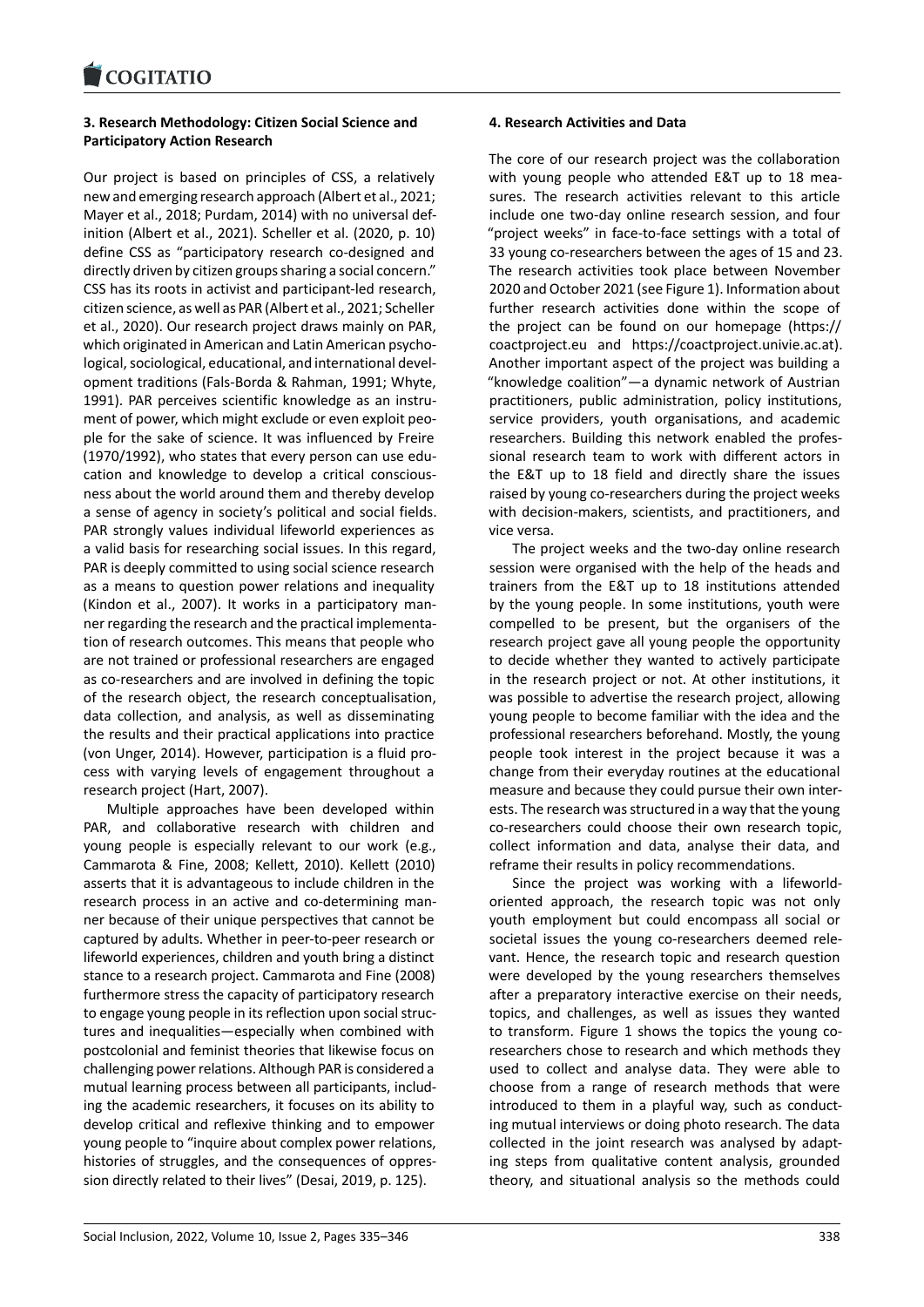#### COQUATIO

|                               | <b>Overview Research Activities</b>             |                                                                                           |                                                                                          |                                                                                                             |                                                                          |  |
|-------------------------------|-------------------------------------------------|-------------------------------------------------------------------------------------------|------------------------------------------------------------------------------------------|-------------------------------------------------------------------------------------------------------------|--------------------------------------------------------------------------|--|
|                               | Project Week 1                                  | Project Week 2                                                                            | Project Week 3                                                                           | Project Week 4                                                                                              | <b>Online Research</b>                                                   |  |
| General                       | • Pilot<br>• November 2020<br>• 3 young people  | • August 2021<br>• 6 young people                                                         | • September 2021<br>• 9 young people                                                     | $\bullet$ October 2021<br>• 8 young people                                                                  | • May 2021<br>• 7 young people                                           |  |
| Topics                        | • Corona and searching<br>for jobs              | • Mental illness and work<br>requirements<br>• Expectations put on<br>young people        | $\bullet$ Racism<br>• Military<br>• Climate (justice)                                    | • Equality<br>• Mobility: Transport,<br>country and city                                                    | • Digitalisation<br>$\bullet$ Racism                                     |  |
| Methods of data<br>collection | • Qualitative interviews                        | • Qualitative interviews<br>(expert&street<br>interviews)<br>· Autoethnographics<br>comic | · Interviews<br>(expert&street<br>interviews)<br>• Group discussions<br>· Photo research | • Online survey<br>· Interviews<br>(expert&street<br>interviews)<br>· Photo research<br>• Group discussions | • Quality Interviews<br>· Photo research                                 |  |
| Viethods                      | · Stop'n'Go<br>• Coding with #<br>• Discussions | · Stop'n'Go<br>• Coding with #<br>• Discussions                                           | · Stop'n'Go<br>• Coding with #<br>• Discussions                                          | · Stop'n'Go<br>• Coding with #<br>• Discussions                                                             | • Stop'n'Go<br>• Coding with #<br>• Discussions<br>• Situational mapping |  |
| <b>Outcome</b>                | · Video                                         | • Video                                                                                   | · Video                                                                                  | · Video                                                                                                     | . Posters created with an<br>online design tool                          |  |
|                               | 33 young people & 4 institutions                |                                                                                           |                                                                                          |                                                                                                             |                                                                          |  |

**Figure 1.** Overview of participatory research activities.

be used by young co-researchers. In Figure 1, we call this "Stop'n'Go" and "Coding with #" (Wöhrer et al., 2018). All the steps were done collaboratively and were supported by one professional researcher. To enable the young co‐researchers to publish their results, the professional research team chose graphic recordings or explanatory videos in advance as a target group‐oriented dissemination tool for project weeks. The outcomes can be viewed on the CoAct Vienna YouTube channel (https://www.youtube.com/channel/UCw9KE2iUG74tcL ab3p16ojQ/videos).

The young co-researchers' participation was very high with regards to setting the research topics as [well as conducting and analysing data, but rather low](https://www.youtube.com/channel/UCw9KE2iUG74tcLab3p16ojQ/videos) [concerning other p](https://www.youtube.com/channel/UCw9KE2iUG74tcLab3p16ojQ/videos)roject‐related activities, e.g., organ‐ ising funding or collaborating with stakeholders. Hence, their participation levels varied throughout the project. Although the initial plan was to enable as much partici‐ pation as possible, especially in disseminating the over‐ all project results, e.g., in the media or at conferences, this was hindered by Covid‐19 restrictions and the result‐ ing lack of opportunities for in‐person follow‐up meet‐ ings. In addition to the co-analysis depicted in this article, the research project entails activities beyond its collabo‐ rative research with young co-researchers, e.g., formulating final policy recommendations. Although these data analysis and dissemination steps will not be done collab‐ oratively, the young co‐researchers' previous co‐analysis, demands, and suggestions will still be highly influential during this project phase.

# **5. Results: How Do Young People Negotiate Expectations in the Transition (From Measure) To Work?**

As noted, many young people within E&T up to 18 measures face social exclusion, especially during tran‐ sitional periods. This was also evident during project weeks when young co-researchers discussed the struggles and problems they faced in their lives—whether at school, in training, in their families, or among their friends. They seemed to be constantly on edge and under enormous pressure. They discussed being first burdened by social inequalities like racism, ableism, and mental health stigma—and thus structural disadvantages—and second by their more individualised effects in areas like care work, language skills, and lack of motivation. Considering the constant struggles young people experience, it seemed quite fitting when one young co-researcher described herself as someone who was mainly concerned with trying to survive. This strong lan‐ guage encapsulated the youth's lifeworld quite well by pointing to the multifaceted problems E&T up to 18 par‐ ticipants face, with looking for an apprenticeship or another form of education being only one of many obstacles to overcome.

To shed more light on the tension between structural and individualised challenges, we, the authors, focus on presenting the results from the co-analysis done together by the professional researchers and the young co‐researchers during the project weeks and the two‐day online research session. We will first discuss the demands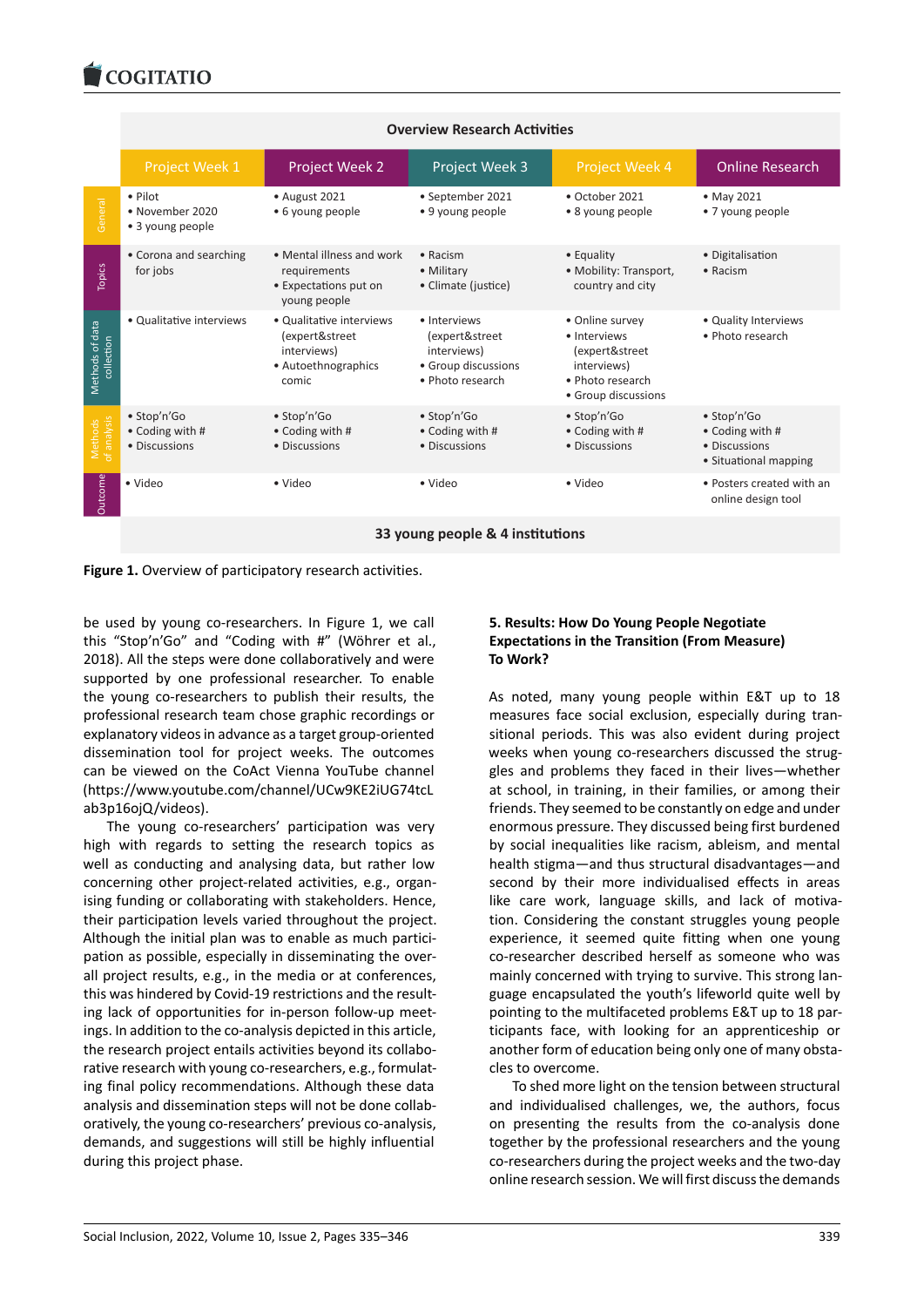#### **LOGITATIO**

and expectations placed on young people by trainers, [families, and the labo](https://www.cogitatiopress.com)ur market. Finding apprenticeships in Vienna is highly competitive because of limited place‐ ments for too many young people, meaning companies often only hire those with "perfect" CVs. Additionally, we address mental health, as it clearly illustrated how inequalities affect youth education. The topics were main themes in three project weeks and were also repeat‐ edly discussed by other groups of young co-researchers. For this article, we, the authors, summarised the outcomes of this joint research and framed the findings within a theoretical context to enable connecting the research to a larger discourse on youth in transition.

The following sections include quotes from young co‐researchers who participated in the project weeks, which were all translated from German to English by the authors.

# *5.1. Requirements for Young People or How to Be a* Wunderwuzzi

In our participatory research project, all research groups of youth and young adults discussed and analysed the expectations placed on young people by their social and professional environments. Based on their own experiences and interviews with E&T up to 18 profession‐ als as well as other youth, the young co-researchers identified tensions between what they were expected to achieve and their assessments of their actual career potential. When analysing the current labour market situation, young people felt like they must be *Wunderwuzzis* ("whiz kids," which was used by one expert in an inter‐ view conducted by the young co‐researchers)—a person who already knows and can do everything and who has to have above‐average skills—to have any chance of being considered for the job. The young people questioned company demands for previous work experience even for those in their age group. They regarded it as a flawed system since companies selected people who needed the least amount of training, which was inconsistent with the very purpose of training young people and reduced opportunities for those with fewer skills. Furthermore, the young people described the contradiction where, on the one hand, there was an apparent lack of suitable per‐ sonnel, while on the other hand, many young people did not gain an apprenticeship. As one young person sum‐ marised, this places pressure on everyone involved:

It's like she [the interviewee] said, they really only look for the best. And if they don't find the best, then they don't take anyone. Of course, they have pressure and we have pressure because we don't have a job.

To the young co‐researchers, the companies transferred their pressure onto the young people by demanding too many prerequisite skills and knowledge. They expe‐ rienced requirements for a comprehensive CV, which is hard for young people who are attending educational measures to achieve. Accordingly, they feared that registering with Austria's employment service (AMS) would further minimise their chances of getting hired. As one young co-researcher explained, "going to the AMS at fifteen is suicide, so to speak." Their fear was also related to existing stereotypes about unemployment benefit recip‐ ients. This worried another young co-researcher when he stated: "And then the employer also thinks, 'what did he do there?' because some really take advantage of the AMS, some.''

These expressive quotes made it clear that young people constantly feared being considered stupid, lazy, or leeching off of social welfare benefits, which all dimin‐ ished their chances of getting a good education or job. This fear of individualised failure was contrasted by the reference to structural conditions: The young co-researchers refused to exclusively see their difficulties in transitioning from school to work as an individ‐ ual deficit. In their opinion, they were not prepared for the current requirements (e.g., the digitalisation of work changed tasks and duties they had not been trained for). They especially criticised schools for having hardly taught them any work life-related competencies and ambivalently discussed the necessity for a higher school leaving certificate. On the one hand, young people noticed that companies preferred graduates from, for example, technical upper‐level secondary schools and recognised that jobs increasingly required a secondary school leav‐ ing certificate. On the other hand, they observed that a secondary school leaving certificate without work expe‐ rience counted for little when looking for a job. Another structural factor regarding the difficulty of finding edu‐ cation was that, especially in Vienna, the discrepancy between applicants and positions for both internships and apprenticeships was so high that young people received countless rejections for applications—if they received them at all:

For example, I know this from the internship. We had to do a hundred and thirty hours, and a lot of peo‐ ple really struggled because a lot of people apply in the summer. A lot of people do that. And there were many monotonous applications, yes, of course, they are then immediately thrown o—thrown away, and really only one, two are then invited to the appli—uh, to the interview. What are you supposed to do then?

Besides not being considered by companies due to the sheer amount of applications, the young co-researchers discussed how discrimination based on nationality or religion affected their application processes, e.g., not getting a job because of wearing a headscarf. They addressed those and other structural conditions such as job security and the lack of information about jobs when articulating demands for stakeholders, institutions, and politicians, as presented in Section 6.

Apart from the implicit or explicit expectations stated by companies and the welfare service, young people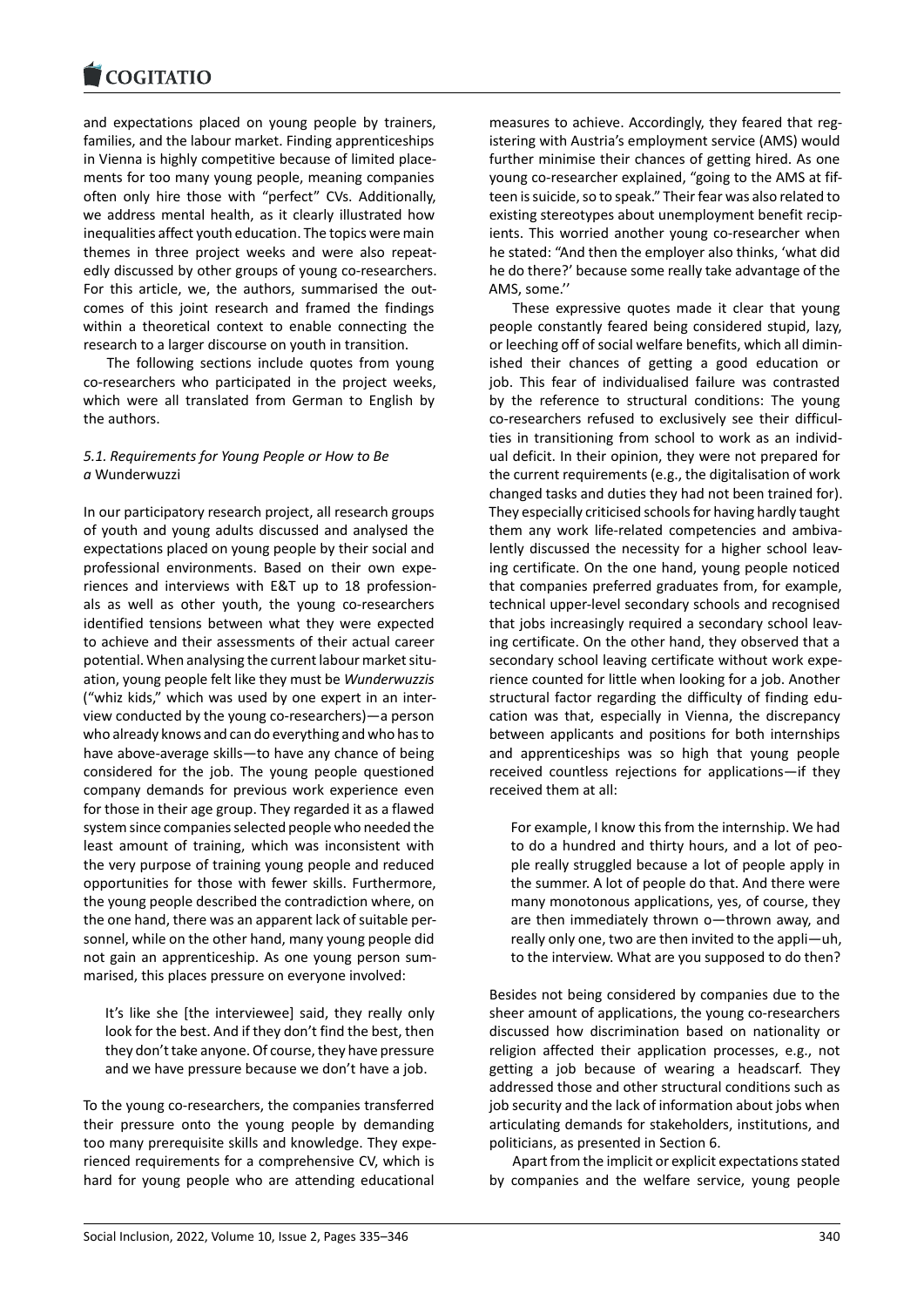were also confronted with their parents' expectations. [For example, some](https://www.cogitatiopress.com) young co-researchers argued with them about which jobs or careers were acceptable or worthwhile and which were not. They concluded that the older generation was not well‐versed about new jobs in, e.g., the creative sector, and did not know about potential salaries. Some jobs deemed unsuitable by parents need to be considered as worthwhile—not because of the social status, but because of the associ‐ ated salary. A commonly‐invoked theme was the pres‐ sure parents place on young people concerning education and career choices. A young co‐researcher described this as: "Because every day my dad is like: 'When are you going to get an apartment? When are you going to get a decent job?' Every day he asks that, although that ques‐ tion is getting annoying." Another young co-researcher spoke in more detail about the situation at home:

My parents don't earn well, I have a sister who is in a wheelchair, my mother can't work because of that and now the whole burden is on me because my father wants me to get a good education, to earn money. And, it's not just because of the family that I give them money, but so that when I grow up I don't have to live like that. That's mainly what my father wants from me.

In both quotes, young people expressed that they fell short of their parents' expectations. The demand for (cur‐ rently) unachieved independence and success built up pressure from the expectation to either no longer depend on their parents' income or to contribute to the house‐ hold income. This was even harder for young people with migration histories who experienced both their parents' hardships (e.g., not having access to social welfare or having difficulties learning the official language) and the expectation to seize the opportunities their parents had provided for them. This experience was especially shared by girls, who mentioned that their parents were not nec‐ essarily strict—except for when it came to school.

The young people's statements demonstrate that E&T up to 18's status was not perceived as a normal or legitimate educational path, but as a failure. This means that participating in these measures was equivalent to having failed to obtain a regular educational or training placement. Young people in E&T up to 18 are stuck in a *sozialer Ortlosigkeit* (Abbenhardt, 2019), which is a situation where a positive social positioning is made impossible because it does not correspond to the norm biography and does not receive social recognition. Furthermore, as elaborated upon below, many E&T up to 18 participants bring a "package" of troublesome and energy‐intensive issues but lack adequate support.

# *5.2. Let's Talk About (Mental) Health*

Based on their study conducted between 2013 and 2015, Wagner et al. (2017) state that in Austria, 23.9% of young people surveyed between the ages of 10 and 18 experienced mental health problems. This increased dur‐ ing the COVID‐19 pandemic (Dale et al., 2021) due to, e.g., lockdowns affecting schools and employment measures, a lack of social contacts, and stress. Mental health problems have previously been identified as a contribut‐ ing factor to dropping out of school (Steiner, Pessl, & Bruneforth, 2016, pp. 170–172). It is, therefore, unsur‐ prising that two of the research groups addressed men‐ tal health in the context of education and work, as well as concerning fairness within the health system. Based on their own experiences, the young co-researchers discussed what young people need to "survive" while navigating careers and continuing education. Because most of the young people we worked with had precar‐ ious economic backgrounds (Livanos & Papadopoulos, 2019) and psychotherapy is usually expensive in Austria, they had trouble obtaining professional support. During the research activities, the young co-researchers shared within the research group how the healthcare system generally favoured those who could afford services and put those who lacked financial resources at a disadvan‐ tage. Additionally, they did not feel supported in find‐ ing the right places and services that met their needs due to a combination of limited spaces and long wait‐ ing lists. However, parents and members of older generations seemed to be overwhelmed by support needs, which led to feelings of isolation and abandonment:

At home, for example, my mother doesn't take it seri‐ ously at all, for example, [her mother describing her] "she's pretending to be depressed again," although it was diagnosed by a psychologist long ago…[she says] I'm faking it, I don't really have anything, I just want to take a vacation, so to speak, and that's why I'm going on sick leave.

These feelings of not being taken seriously and isola‐ tion were reinforced through mental health still being taboo in Austria and its association with shame and weakness. Furthermore, young people spoke about their lack of trust in authorities and institutions due to bad experiences at school, work, or with doctors, as they did not feel understood and supported. The lack of awareness and education about the topic was accom‐ panied by many stereotypes that young people faced. Some experienced being labelled as crazy, lazy, weak, or unreliable when struggling with depression or men‐ tal illnesses. As described above, young people gener‐ ally resisted these mental health ascriptions. This links back to our earlier comments about personal traits dur‐ ing job searches, highlighting how young people struggle against stereotypes and associated characteristics con‐ cerning mental health. The prevalence of mental health stereotypes promoted experiences of exclusion by col‐ leagues or classmates through discrimination and mob‐ bing. One young co‐researcher argued: "If someone sim‐ ply says you are sick [in the sense of crazy] or something,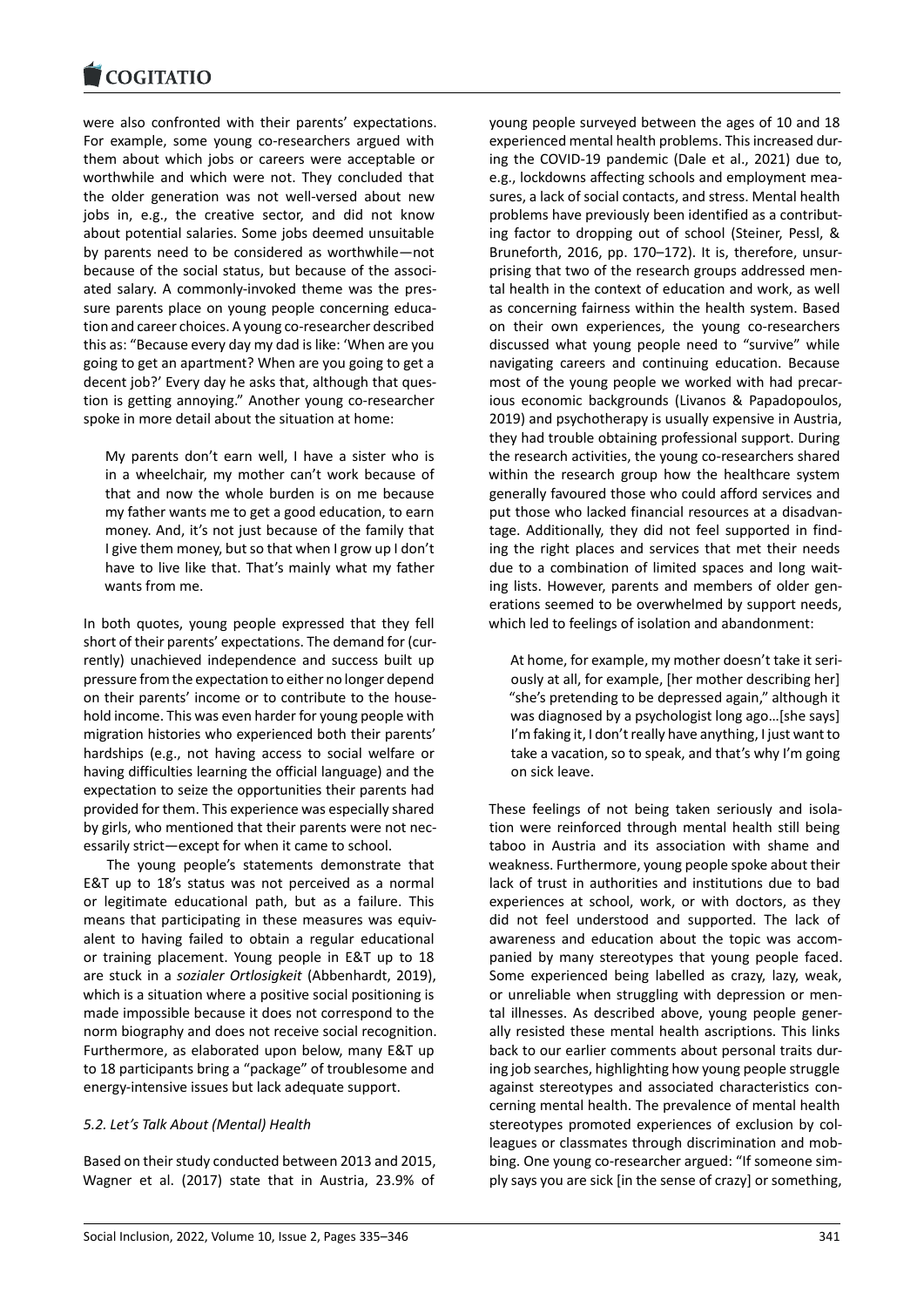#### **LOGITATIO**

something like that, that is just absolutely not true, it [is not your fault." He](https://www.cogitatiopress.com)nce, one young co-researcher summarised what needed to change as follows: "In my opin‐ ion, the most important thing is not to make people think that they are different."

Looking at these experiences from a professional researcher's perspective revealed that there is a lot more going on in the young people's lives than just finding a job or attending a school. It was not that they did not *want* to find a job or apprenticeship, but that this seemed very difficult, especially when their struggles had direct con‐ sequences on work and education or vice versa. As one young co‐researcher stated: "It definitely helps if you feel better in your private life because if you feel like shit in your private life, you feel like shit at work…or vice versa."

The young people shared examples of how their men‐ tal illnesses had negative consequences on their work life. For example, some had to leave school or train‐ ing, lost their jobs over extended hospital admissions, or were unable to work for longer periods and were accord‐ ingly trying to regain their footing:

If you're absent, for whatever reason, if there's no damage, you will be gone after the second or third time. Some people, for example me, it is extremely difficult to get up, because of the effects [of depres‐ sion]. Then I don't have the strength to call somewhere, whether it's [name of institution] or some‐ where else. You're just in bed all the time and you practically can't move.

Therefore, they sometimes pretended to be physically ill to go on sick leave. One young co‐researcher described having a "nervous breakdown" in the morning, but being afraid of not being taken seriously, so she called the doctor and said she was sick without mentioning the mental health issues. Besides missing work itself, other work‐related disadvantages included young people being unable to openly address their mental health situation in job interviews or during training without the fear of job loss or discrimination.

Likewise, the young co‐researchers did not feel suf‐ ficiently supported within their employment measures, since trainers were limited in their capacity to support mental health issues. One trainer described how she used her additional qualifications in psychology to work with young people. However, this was the exception and not the rule. Most young co-researchers had a good relationship with their trainers, as they felt supported with all work‐related issues, but there was still a lack of gen‐ eral support:

At school, there was a coach who was there for the kids who had problems with learning and with such psychological…here [in the training measure] you can always go to the coach, but it's not the same. They help us with the work; they don't listen to us in such a way that we really let everything, everything out.

The young co-researchers all participated in measures that did not specialise in mental health problems (which some measures do). As some administrators recognised, mental health was a general topic affecting all E&T up to 18 measures. To the young co-researchers, however, there was still a need for improvement regarding spe‐ cific areas like psychological support or more open atti‐ tudes towards the issue. They desired more approaches to mental health that include awareness, understanding, and support from colleagues and employers as well as trainers and family. This was accompanied by desires for fair access to the health system, where they could receive support regardless of financial resources.

### **6. Conclusion**

As the insights in the analysis and narrations of the young co-researchers demonstrate, young people in E&T up to 18 must constantly compare themselves with "norm" biographies, which are far from normal due to changing labour market conditions, reformulated work‐life balances, the digitalisation of work, and other factors that contribute to general work life‐related uncer‐ tainty (Kovacheva & Pohl, 2007; Stauber, 2013; Walther & Stauber, 2007). The collaborative analysis done by researchers and young co‐researchers of their personal experiences and sociopolitical environments shows that the young co‐researchers' lack of legitimate position for themselves (Abbenhardt, 2019) is most immanent. This creates constant feelings of social pressure to perform better and achieve more, which applies both to labour market expectations and mental health. The young co-researchers are constantly fighting existing or potential stigmatisation from peers, employers, or parents. At the same time, they struggle for the legitimisation of their position as FABA within the nexus of educa‐ tion, apprenticeship, and work. As shown above, knowl‐ edge of social inequality and structural disadvantage, e.g., due to discrimination or lack of training places, does not prevent young people from attributing their failure in the normative educational pathway to themselves. Rather, it leads to increasing uncertainty about how it is even possible to navigate one's work life under these adverse conditions.

Regarding this challenge, CSS aims to develop agency for individuals in unjust environments. This is achieved by collectively developing an understanding of the exis‐ tence of and the relationships between sociopolitical structure and the individual, the social conditions, and injustice. Participatory and action‐oriented CSS supports co-researchers to both analyse situations relevant to them and also formulate demands for relevant stake‐ holders. The idea of social change based on the experiences of those affected by a problem is inherent to CSS and is well‐established in our study through the partnership with different E&T up to 18 stakeholders. When addressing those in charge, e.g., politicians or persons responsible within the social service landscape,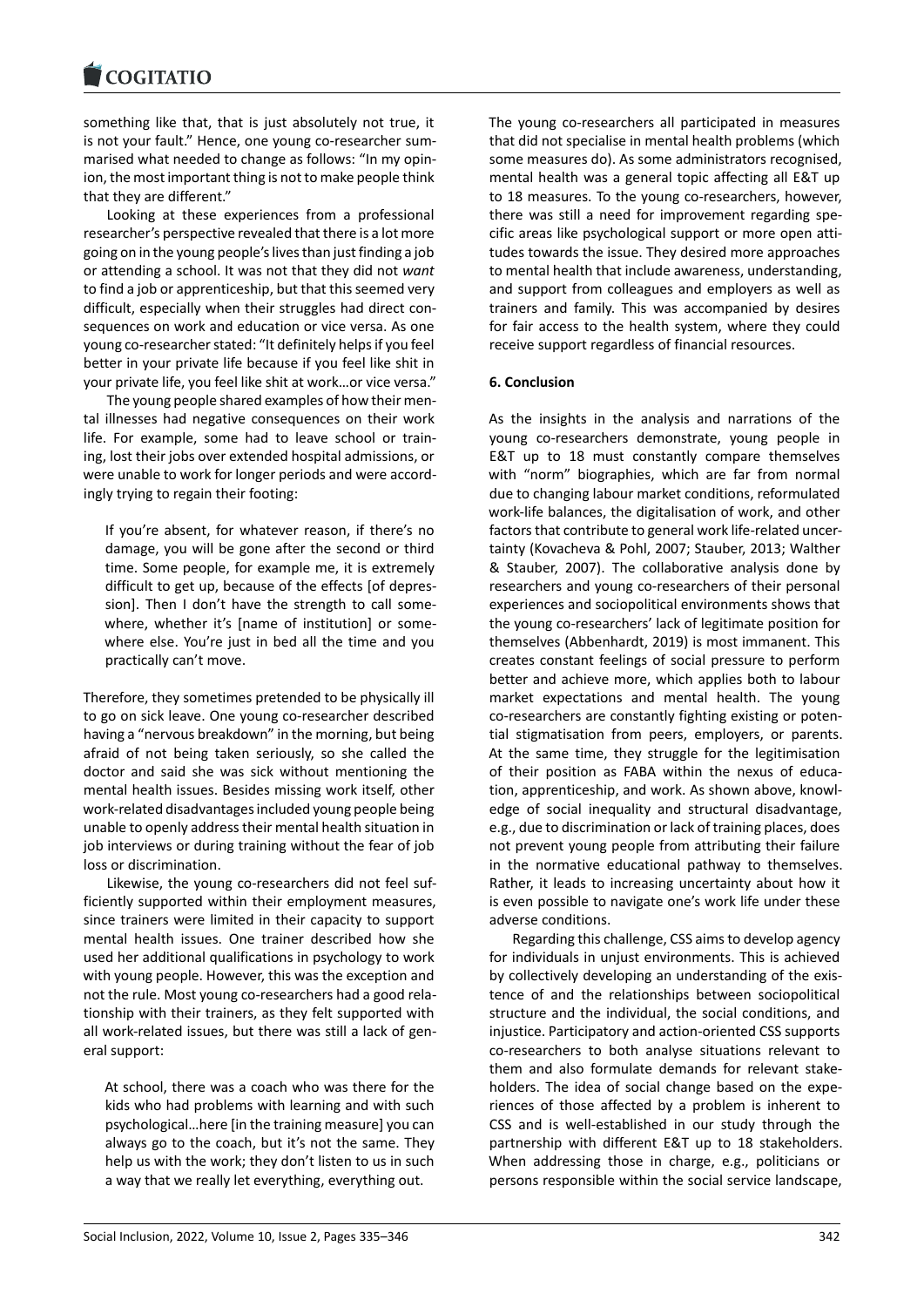#### **LOGITATIO**

the young co-researchers formulated several demands [regarding the labou](https://www.cogitatiopress.com)r market and mental health: They appealed for easier labour market and apprenticeship access for young people with little work experience. This not only includes more information about possible career choices, but also the need for more apprentice‐ ship places. Young co‐researchers urged companies to create apprenticeship places and take time and effort to train them. Furthermore, they advocated for fair pay and social recognition for all occupations. The young co‐researchers demanded better job security, which was especially urgent in the face of economic uncertainty driven by the Covid‐19 pandemic. Regarding mental health, young co-researchers desired for mental health taboos and stigmas to be eliminated and identified the need for a more general discussion about mental health in society, and especially in work settings. One of the most essential demands articulated by the young co‐researchers was access to affordable therapy, as well as including people with mental health problems in the regular labour market. Their appeals reflect literature and current political debates, e.g., about the lack of (affordable) therapists or institutions that specialise in this target group (Medical University of Vienna, 2017; Steiner, Pessl, & Bruneforth, 2016, p. 174).

The young co-researchers, thus, advocated for a more inclusive and just school and work environment not only for those with mental illnesses, but for all young people regardless of nationality, ethnicity, age, or edu‐ cational attainment. The same applies to the debate over the role of E&T up to 18. As Steiner et al. (2019) argue, E&T up 18 must tackle the causes of ESL instead of its effects only. This also includes macroanalyses, e.g., about how the structures of mandatory school regula‐ tions promote ESL in Austria (Moser & Lindinger, 2016) as well as a relational comprehension of how differ‐ ent stakeholders and social structures promote dropping out of school (Stuart, 2020). Young people need support that productively addresses the "complexity of (post)modern life" (Kovacheva & Pohl, 2007), meaning it should reflect the uncertainty and individualisation of current labour market conditions. To counteract the stigmatisation of young people in employment measures, services must connect with the lifeworlds of young people and approach them by enabling self‐determined development. However, if support measures for early school leavers only "build" competencies, they will ignore the socioeconomic factors that negatively affect opportunities for transition (Oehme, 2020). The young co‐researchers resisted accepting social exclusion, as they refused to see their life courses as predetermined over not receiving enough support during their early school years or because they faced other challenges like discrimination, health problems, or economic disadvan‐ tages. They challenged being denied a recognised place in society (Abbenhardt, 2019; Castel, 2000; Flecker & Zartler, 2020). Returning to Atzmüller and Knecht (2016) demonstrates that young people do not simply adapt

to a competitive economic environment, but demand changes in systems of school‐to‐work transitions.

## **Acknowledgments**

This research has received funding from the European Union's Horizon 2020 research and innovation pro‐ gramme under grant agreement number 873048. We would like to thank all partners from the research project for their collaborative work, especially the young co-researchers without whose research, analysis, and perspectives the project would not have been possible.

## **Conflict of Interests**

The authors declare no conflict of interest.

### **References**

- Abbenhardt, L. (2019). Zwischen "Hartz IV" und "Unternehmertum": (Selbst‐)Positionierungen von Existenzgründer\*innen in der Grundsicherung [Between "hartz IV" and "entrepreneurship": (Self‐)positioning of new entrepreneurs in the basic security system]. In A. Geimer, S. Amling, & S. Bosančić (Eds.), *Subjekt und Subjektivierung* [Sub‐ ject and subjectification] (pp. 191–213). Springer. https://doi.org/10.1007/978‐3‐658‐22313‐7\_9
- Albert, A., Balázs, B., Butkevičienė, E., Mayer, K., & Perelló, J. (2021). New and established approaches to participation in social research. In K. Vohland, A. [Land‐Zandstra, L. Ceccaroni, R. Lemmens, J. Pe](https://doi.org/10.1007/978-3-658-22313-7_9)relló, M. Ponti, S. Roeland, & K. Wagenknecht (Eds.), *The science of citizen science* (pp. 119–138). Springer. https://doi.org/10.1007/978‐3‐030‐58278‐4
- Alston, M., & Kent, J. (2009). Generation x‐pendable: The social exclusion of rural and remote young peo‐ ple. *Journal of Sociology*, *45*(1), 89–107. https://doi: [10.1177/1440783308099988](https://doi.org/10.1007/978-3-030-58278-4)
- Atzmüller, R., & Knecht, A. (2016). Neoliberale Trans‐ formation der österreichischen Beschäftigungspoli‐ tik für Jugendliche [Neoliberal transform[ation of the](https://doi:10.1177/1440783308099988) [Austrian employment policy f](https://doi:10.1177/1440783308099988)or young people]. *SWS Rundschau*, *56*(1), 112–132. https://nbn‐resolving. org/urn:nbn:de:0168‐ssoar‐61012‐5
- Bacher, J., Braun, J., Burtscher‐Mathis, S., Dlabaja, C., Lankmayer, T., Leitgöb, H., Stadlmayr, M., & Tames‐ berger, D. (2014). *Unterstütz[ung der arbeitsmarkt‐](https://nbn-resolving.org/urn:nbn:de:0168-ssoar-61012-5) [politischen Zielgruppe "Neet"](https://nbn-resolving.org/urn:nbn:de:0168-ssoar-61012-5)* [Supporting the labor market policy target group "Neet"]. Bundesminis‐ terium für Arbeit, Soziales und Konsumentenschutz. http://nbn‐resolving.de/urn:nbn:de:0168‐ssoar‐ 412576
- Berthet, T., & Simon, V. (2017). One youth, one voice: Principles of justice and public policies for early [school leavers in France. In H. Otto, V. Egdell, J. B](http://nbn-resolving.de/urn:nbn:de:0168-ssoar-412576)on[vin, & R](http://nbn-resolving.de/urn:nbn:de:0168-ssoar-412576). Atzmüller (Eds.), *Empowering young people in disempowering times. Fighting inequality through*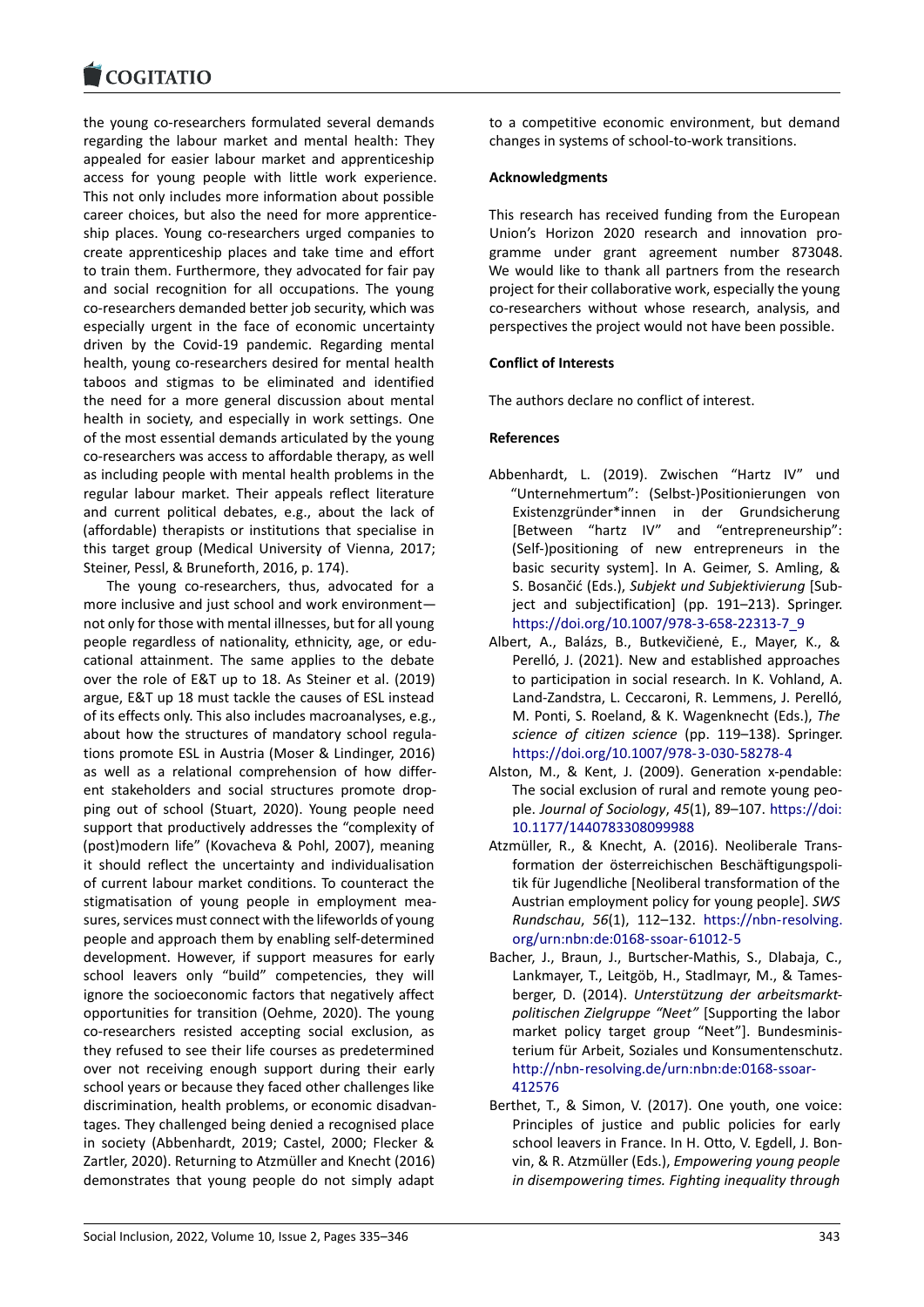### LOQUATIO

*capability oriented policy* (pp. 54–71). Edward Elgar Publishing.

- [Cammarota, J., & Fin](https://www.cogitatiopress.com)e, M. (2008). *Revolutionizing edu‐ cation: Youth participatory action research in motion*. Routledge.
- Castel, R. (2000). *Die Metamorphosen der sozialen Frage: Eine Chronik der Lohnarbeit* [The metamorphoses of the social question: A chronicle of wage labor]. UVK Verlag.
- Dale, R., O'Rourke, T., Humer, E., Jesser, A., Plener, P. L., & Pieh, C. (2021). Mental health of apprentices dur‐ ing the COVID‐19 pandemic in Austria and the effect of gender, migration background, and work situa‐ tion. *International Journal of Environmental Research and Public Health*, *18*(17). https://doi.org/10.3390/ ijerph18178933
- Desai, S. R. (2019). Youth participatory action research: The nuts and bolts as well as the roses and thorns. In K. K. Strunk & L. A. Locke (Eds.), *[Research methods for](https://doi.org/10.3390/ijerph18178933) [social justice an](https://doi.org/10.3390/ijerph18178933)d equity in educatio*n (pp. 125–135). Springer.
- Dörre, K. (2006). Prekäre Arbeit. Unsichere Beschäfti‐ gungsverhältnisse und ihre sozialen Folgen [Precar‐ ious work. Insecure employment and its social con‐ sequences]. *Arbeit*, *15(3)*, 181–193. https://doi.org/ 10.1515/arbeit‐2006‐0305
- European Knowledge Centre for Youth Policy. (n.d.). *Social inclusion*. https://pjp‐eu.coe.int/en/web/ youth‐partnership/social‐inclusion1
- Eva[ns, K. \(2007\). Concepts of b](https://doi.org/10.1515/arbeit-2006-0305)ounded agency in educa‐ tion, work, and the personal lives of young adults. *International Journ[al of Psychology](https://pjp-eu.coe.int/en/web/youth-partnership/social-inclusion1)*, *42*(2), 85–93. [https://doi.org/10.1080/002075906](https://pjp-eu.coe.int/en/web/youth-partnership/social-inclusion1)00991237
- Fals‐Borda, O., & Rahman, M. A. (Eds.). (1991). *Action and knowledge: Breaking the monopoly with partic‐ ipatory action research*. Apex Press.
- Fle[cker, J., & Zartler, U. \(2020\). Reproduktion von U](https://doi.org/10.1080/00207590600991237)ngle‐ ichheit und Handlungsunfähigkeit im Lebensverlauf Jugendlicher: Thematische und theoretische Rah‐ mung der Untersuchung "Wege in die Zukunft" [Reproduction of inequality and lack of agency in the life course of adolescents: Thematic and theoret‐ ical framing of the study "Paths to the Future"]. In J. Flecker, V. Wöhrer, & I. Rieder (Eds.), *Wege in die Zukunft. Lebenssituationen Jugendlicher am Ende der Neuen Mittelschule* [Pathways to the future. Life situ‐ ations of young people at the end of the new middle school] (pp. 14–31). Vienna University Press.
- Freire, P. (1992). *Pedagogy of the oppressed*. Continuum. (Original work published 1970)
- Fritsch, N., Verwiebe, R., & Liebhart, C. (2019). Arbeit und Berufe in Österreich. Veränderte Einstellungsmuster im Kontext des Strukturwandels am Arbeitsmarkt [Work and professions in Austria. Changing patterns of attitudes in the context of structural change in the labor market]. In J. Bacher, A. Grausgruber, M. Haller, F. Höllinger, D. Prandner, & R. Verwiebe (Eds.), *Sozialstruktur und Wertewandel in Österre‐*

*ich. Trends 1986–2016* [Social structure and changing values in Austria. Trends 1986–2016] (pp. 333–385). Springer.

- Hart, R. (2007). Stepping back from the "ladder": Reflec‐ tions on a model of participatory work with children. In A. Reid, B. B. Jensen, J. Nikel, & V. Simovska (Eds.), *Participation and learning. Perspectives on education and the environment, health and sustainability* (pp. 19–31). Springer.
- Kellett, M. (2010). Small shoes, big steps! Empowering children as active researchers. *American Journal of Community Psychology*, *46*(1/2), 195–203. https:// doi.org/10.1007/s10464‐010‐9324‐y
- Kindon, S. L., Pain, R., & Kesby, M. (2007). Participatory action research. Origins, approaches and methods. In S. Kindon, R. Pain, & M. Kesby (Eds.), *P[articipa‐](https://doi.org/10.1007/s10464-010-9324-y) [tory action research approaches and](https://doi.org/10.1007/s10464-010-9324-y) methods: Con‐ necting people, participation and place* (pp. 9–18). Routledge.
- Kovacheva, S., & Pohl, A. (2007). Disadvantage in youth transitions: Constellations and policy dilemmas. In H. Colley, P. Boetzelen, B. Hoskins, & T. Parveva (Eds.), *Social inclusion for young people: Breaking down the barriers* (pp. 31–42). Council of Europe Publishing.
- Krafeld, J. (2000). *Die überflüssige Jugend der Arbeits‐ gesellschaft. Eine Herausforderung an die Pädagogik* [The superfluous youth of the working society. A chal‐ lenge to pedagogy]. Leske + Budrich.
- Livanos, I., & Papadopoulos, O. (2019). *The rise of pre‐ carious employment in europe: Theoretical perspec‐ tives, reforms and employment trends in the era of economic crisis*. Emerald Publishing.
- Mayer, K., Kieslinger, B., & Schäfer, T. (2018). *Open and participatory citizen social science for evidence‐based decision making*. Zenodo. https://doi.org/10.5281/ zenodo.1479273
- Medical University of Vienna. (2017). *Almost a quarter of adolescents in Austria are currently suffering from a mental health problem*. h[ttps://www.meduniwien.](https://doi.org/10.5281/zenodo.1479273) [ac.at/web/en/ab](https://doi.org/10.5281/zenodo.1479273)out‐us/news/detailsite/2017/news‐ in‐june‐2017/almost‐a‐quarter‐of‐adolescents‐in‐ austria‐are‐currently‐suffering‐from‐a‐mental‐ health‐problem
- Mo[ser, W., & Lindinger, K. \(2016\). Lost in Transi‐](https://www.meduniwien.ac.at/web/en/about-us/news/detailsite/2017/news-in-june-2017/almost-a-quarter-of-adolescents-in-austria-are-currently-suffering-from-a-mental-health-problem) [tion? Makrostrukturelle Einflüsse auf frühen Sc](https://www.meduniwien.ac.at/web/en/about-us/news/detailsite/2017/news-in-june-2017/almost-a-quarter-of-adolescents-in-austria-are-currently-suffering-from-a-mental-health-problem)hu‐ [labbruch in europäischen Staaten \[Lost in](https://www.meduniwien.ac.at/web/en/about-us/news/detailsite/2017/news-in-june-2017/almost-a-quarter-of-adolescents-in-austria-are-currently-suffering-from-a-mental-health-problem) transi‐ [tion? Macrostru](https://www.meduniwien.ac.at/web/en/about-us/news/detailsite/2017/news-in-june-2017/almost-a-quarter-of-adolescents-in-austria-are-currently-suffering-from-a-mental-health-problem)ctural influences on early school leav‐ ing in European countries]. In H. Staubmann (Ed.), *Soziologie in Österreich—Internationale Verflechtun‐ gen* [Sociology in Austria—International networks] (pp. 109–133). Innsbruck University Press. https:// doi.org/10.15203/3122‐56‐7
- Neubacher, M., & Wimmer, C. (2021). *Indikatoren D: Output—Ergebnisse des Schulsystems. Nationaler Bil‐ dungsbericht Österreich 2021* [Indicators D: [Output—](https://doi.org/10.15203/3122-56-7) [Outcomes of the school sy](https://doi.org/10.15203/3122-56-7)stem. National Educa‐ tion Report Austria 2021]. Bundesministerium für Bildung, Wissenschaft und Forschung. https://www.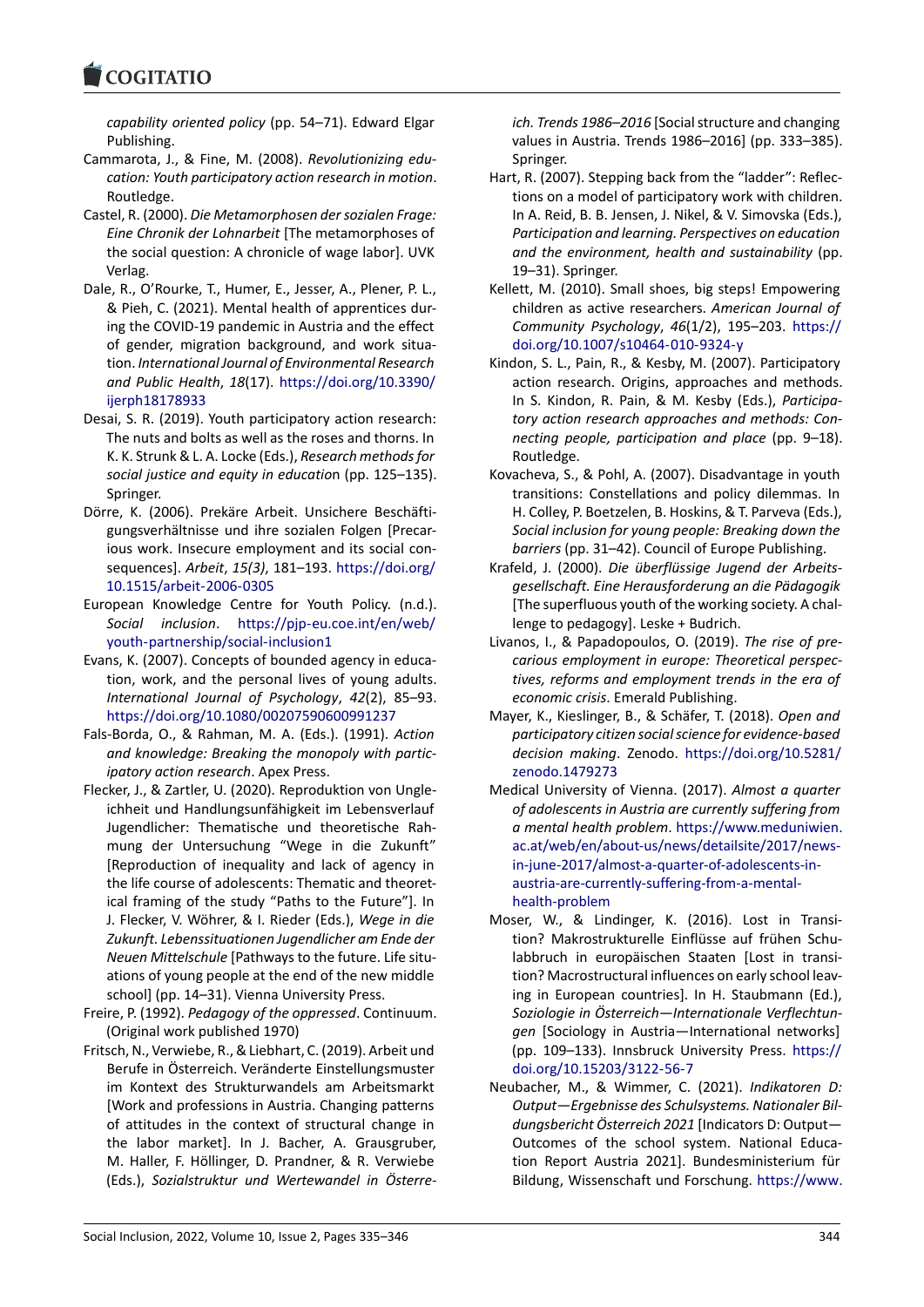# bmbwf.gv.at/Themen/schule/bef/nbb.html

- [Oehme, A. \(2020\). O](https://www.cogitatiopress.com)ffene Jugendarbeit und die Bewäl‐ tigung von Übergängen in der Arbeit [Open youth work and the coping with transitions at work]. In R. Krisch & W. Schröer (Eds.), *Entgrenzte Jugend— Offene Jugendarbeit: "Jugend ermöglichen" im 21. Jahrhundert* [Borderless youth—Open youth work: "Enabling youth" in the 21st century] (pp. 123–137). Beltz Juventa.
- Otto, H.‐U., Edgell, V., Bonvin, J.‐M., & Atzmüller, R. (2017). Introduction: Empowering young people in disempowering times? Creating collaborative and transformative capabilities through participation. In H.‐U. Otto, V. Edgell, J.‐M. Bonvin, & R. Atzmüller (Eds.), *Empowering young people in disempowering times: Fighting inequality through capability oriented policy* (pp. 1–19). Edward Elgar Publishing. https:// doi.org/10.4337/9781788110860.00005
- Pohl, A., & Walther, A. (2007). Activating the dis‐ advantaged. Variations in addressing youth transi‐ tions across Europe. *International Journal of [Lifelong](https://doi.org/10.4337/9781788110860.00005) Education*, *26*[\(5\), 533–553.](https://doi.org/10.4337/9781788110860.00005) https://doi.org/10.1080/ 02601370701559631
- Purdam, K. (2014). Citizen social science and citizen data? Methodological and ethical challenges for social research. *Current Sociology*, *62*[\(3\), 374–392.](https://doi.org/10.1080/02601370701559631) https:// [doi.org/10.1177/0011](https://doi.org/10.1080/02601370701559631)392114527997
- Riesenfelder, A., Danzer, L., & Wetzel, P. (2018). *Arbeit‐ skräfteüberlassung in Österreich* [Staff leasing in Aus‐ tria]. Beltz Verlag.
- Sch[eller, D., Thomas, S., Arnold, A., Wis](https://doi.org/10.1177/0011392114527997)senbach, K. R., Mboa, N., Hervé, T., Cigarini, A., Bonhoure, I., Perelló, J., Mayer, K., Kieslinger, B., Schürz, T., Wöhrer, V., Wintersteller, T., Malik, M., Lombion, C., Winfree, L., Arza, V., Mitats, B., . . . Jesús, M. (2020). *Report on state of the art of citizen social sci‐ ence.* Zenodo. https://zenodo.org/record/4810909 #.YaUI098o‐Uk
- Spannring, R., & Reinprecht, C. (2002). Integration and marginalisation—Young people in the Austrian labour market. *YOUNG*, *10*(1), 5–23. [https://doi.org/](https://zenodo.org/record/4810909#.YaUI098o-Uk) [10.1177/11033](https://zenodo.org/record/4810909#.YaUI098o-Uk)0880201000102
- Statistik Austria. (2021a). *Nach der Ausbildung: Kurzbericht über die Ergebnisse des bildungsbezoge‐ nen Erwerbskarrierenmonitorings (B[ibEr\) im Auftrag](https://doi.org/10.1177/110330880201000102) [von BMA und AMS für die Sch](https://doi.org/10.1177/110330880201000102)uljahre 2008/09 bis 2017/18* [After education: Brief report on the results of the education‐related employment career mon‐ itoring (BibEr) commissioned by the BMA and AMS for the school years 2008/09 to 2017/18]. https:// www.statistik.at/web\_de/statistiken/menschen\_ und\_gesellschaft/bildung/bildungsbezogenes\_ erwerbskarrierenmonitoring\_biber/index.html
- Stauber, B. (2013). Junge Erwachsene—Zur [Herstel‐](https://www.statistik.at/web_de/statistiken/menschen_und_gesellschaft/bildung/bildungsbezogenes_erwerbskarrierenmonitoring_biber/index.html) [lung von Geschlecht und anderen Unterschied](https://www.statistik.at/web_de/statistiken/menschen_und_gesellschaft/bildung/bildungsbezogenes_erwerbskarrierenmonitoring_biber/index.html)en [in Übergängen von der Jugend zum Erwachse](https://www.statistik.at/web_de/statistiken/menschen_und_gesellschaft/bildung/bildungsbezogenes_erwerbskarrierenmonitoring_biber/index.html)nsein [\[Young adults—On the making of gender and](https://www.statistik.at/web_de/statistiken/menschen_und_gesellschaft/bildung/bildungsbezogenes_erwerbskarrierenmonitoring_biber/index.html) other differences in transitions from adolescence to adult‐

hood]. *Forum Erziehungshilfen*, *1*, 4–9.

- Steiner, M. (2009). *Early School Leaving in Öster‐ reich 2008. Ausmaße, Unterschiede, Beschäfti‐ gungsauswirkungen* [Early school leaving in Austria 2008: Extent, differences, effects on employ‐ ment]. Institut für Höhere Studien. https://www. arbeiterkammer.at/infopool/akportal/ StudieEarlySchoolLeaving.pdf
- Steiner, M. (2014). *Abbruch und Schulversagen im öster‐ reichischen Bildungssystem* [Dropout a[nd school fail‐](https://www.arbeiterkammer.at/infopool/akportal/StudieEarlySchoolLeaving.pdf) [ure in the Austrian education system](https://www.arbeiterkammer.at/infopool/akportal/StudieEarlySchoolLeaving.pdf)]. Institut für [Höhere Studien.](https://www.arbeiterkammer.at/infopool/akportal/StudieEarlySchoolLeaving.pdf) http://irihs.ihs.ac.at/3000
- Steiner, M., Pessl, G., & Bruneforth, M. (2016). Früher Bildungsabbruch—Neue Erkenntnisse zu Ausmaß und Ursachen [Early dropout from education—New evidence on ex[tent and causes\]. In M.](http://irihs.ihs.ac.at/3000) E. Brune‐ forth (Ed.), *Nationaler Bildungsbericht Österreich 2015. 2: Fokussierte Analysen bildungspolitischer Schwerpunktthemen* [National education report Aus‐ tria 2015. 2: Focused analyses of key education pol‐ icy issues] (pp. 175–220). Leykam. https://doi.org/ 10.17888/nbb2015‐2‐5
- Steiner, M., Pessl, G., & Karaszek, J. (2016). *Ausbildung bis 18: Grundlagenanalysen zum Bedarf von und Ange‐ bot für die Zielgruppe* [Education an[d training up to](https://doi.org/10.17888/nbb2015-2-5) [18: Fundamental analys](https://doi.org/10.17888/nbb2015-2-5)es of the needs of and offer for the target group]. Verlag des ÖGB. https://nbn‐ resolving.org/urn:nbn:de:0168‐ssoar‐47189‐4
- Steiner, M., Pessl, G., Leitner, A., Davoine, T., Forstner, S., Juen, I., Köpping, M., Sticker, A., Litschl, V., Löffler, R., & Petanovitsch, A. (2019). *AusBildun[g bis 18. Wis‐](https://nbn-resolving.org/urn:nbn:de:0168-ssoar-47189-4) [senschaftliche Begleitung der Implementierun](https://nbn-resolving.org/urn:nbn:de:0168-ssoar-47189-4)g und Umsetzung des Ausbildungspflichtgesetzes* [Educa‐ tion and training up to 18. Scientific monitoring of the implementation and enforcement of the Compulsory Education and Training Act]. Institut für Höhere Stu‐ dien. https://irihs.ihs.ac.at/id/eprint/5174
- Strauss, D. (2018). *AusBildung bis 18* [Education and training up to 18] [Powerpoint presentation]. https://ausbildungbis18.at/wp‐content/uploads/ 2019/02/Praesentation AusBildung-bis-18 Wien-20170606.pdf
- Stuart, K. (2020). A critique of "early school leaving," ["drop out" and "NEET" from the UK, Denma](https://ausbildungbis18.at/wp-content/uploads/2019/02/Praesentation_AusBildung-bis-18_Wien-20170606.pdf)rk [and Norway: Marginalisation and co‐created educ](https://ausbildungbis18.at/wp-content/uploads/2019/02/Praesentation_AusBildung-bis-18_Wien-20170606.pdf)a‐ [tion research](https://ausbildungbis18.at/wp-content/uploads/2019/02/Praesentation_AusBildung-bis-18_Wien-20170606.pdf) project. *Journal of Higher Education Theory and Practice*, *20*(7), 55–70. https://doi.org/ 10.33423/jhetp.v20i7.3151
- Tamesberger, D., & Bacher, J. (2014). NEET youth in Aus‐ tria: A typology including socio‐demography, labour market behaviour and permanence. *[Journal of Youth](https://doi.org/10.33423/jhetp.v20i7.3151) Studies*, *17*[\(9\), 1239–1259.](https://doi.org/10.33423/jhetp.v20i7.3151) https://doi.org/10.1080/ 13676261.2014.901492
- von Unger, H. (2014). *Partizipative Forschung: Ein‐ führung in die Forschungspraxis* [Participatory research: introduction [to research practice\].](https://doi.org/10.1080/13676261.2014.901492) [Springer.](https://doi.org/10.1080/13676261.2014.901492)
- Wagner, G., Zeiler, M., Waldherr, K., Philipp, J.,